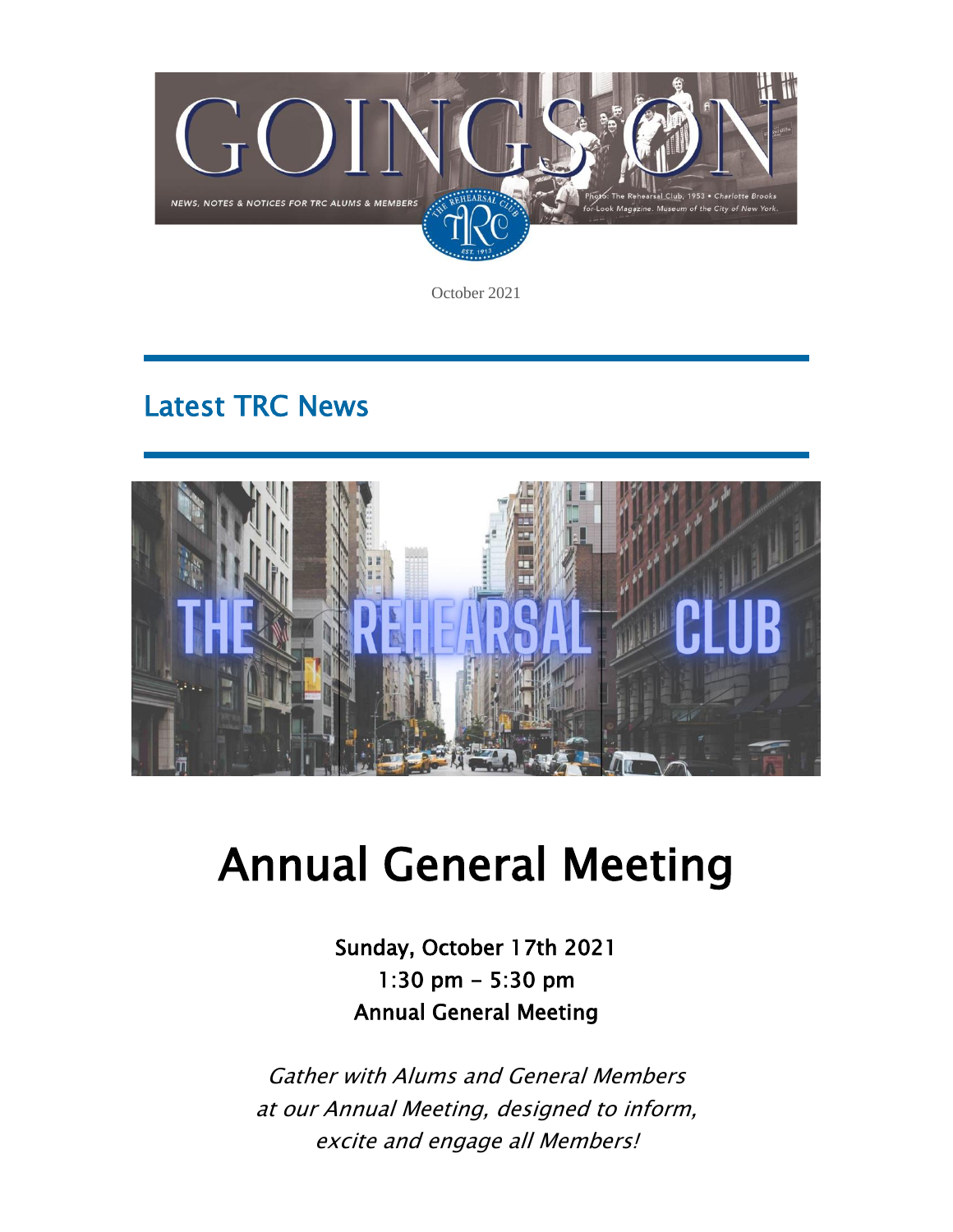General Members are invited to audit the business meeting and enjoy the social event.

Wine & Cheese Schmooze Reception Featuring Music and Entertainment from TRC Alum Amanda Trees Plus cameo performances by two Rising Stars, Julia Adams and Miranda Jones

The meeting will take place through the generosity of Alumna Jean Blevins at her studios:

> 353 West 48th Street New York, NY 10036 (between 8th & 9th)

Please RSVP to Michele Smith [shellbarn@aol.com](mailto:shellbarn@aol.com)

Zoom invitations will be sent to all who have reserved. Masks are required in common areas.

**THE REVIVAL OF THE REHEARSAL CLUB THE DREAM BECOMES REALITY! Spread the word - tell your friends and colleagues**





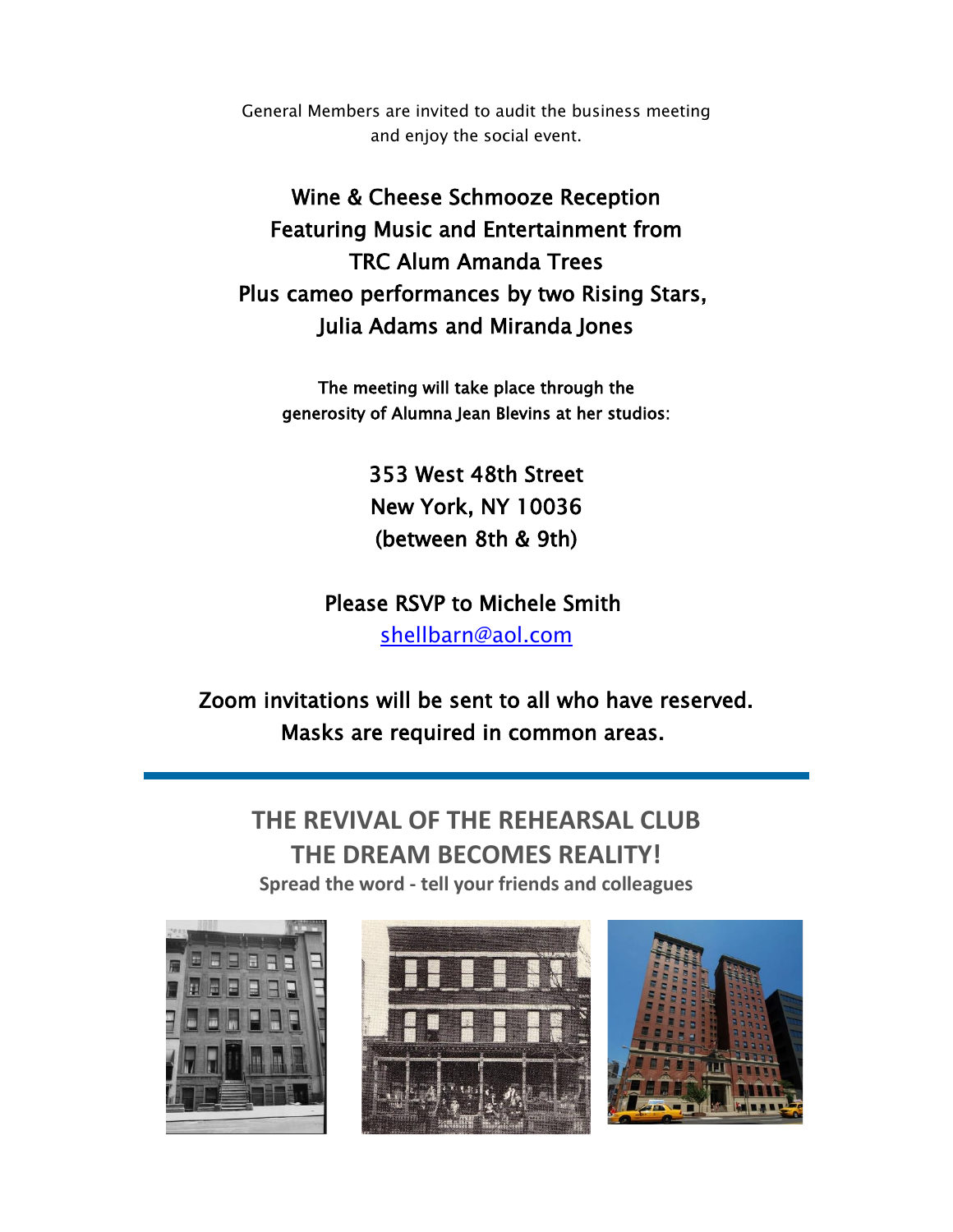## Women In The Performing Arts

The Rehearsal Club, the legendary boarding house for young actresses that inspired Edna Ferber and George S. Kaufman's play Stage Door, is getting a revival, not a stage production, but a new sanctuary for young women aspiring to careers in the performing arts in New York City.

Through an agreement with the historic Webster Apartments (419 West 34th Street) [pictured above right], adjacent to Hudson Yards, affordable room and board plus an abundance of services (from laundry to wi-fi) will be available in a Rehearsal Club Wing.

"In this world of enormous challenges and uncertainty, young female performing artists need our help more than ever," said Gale Patron, President of TRC and former resident.

Between 1913 [pictured above center in 1922, photo provided courtesy of the Professional Children's School] and its closing on West 53rd Street [pictured above left] in NYC in 1979, The Rehearsal Club became a part of American theatre history for providing affordable housing and a safe haven for thousands of women in all areas of the performing arts.

In 2006 a new era of The Rehearsal Club was born and began to grow as TRC alums gathered to celebrate and preserve its legacy, and to support aspiring artists with coaching, mentoring and inspiration. Passing on values instilled by cherished memories at TRC of earlier years seemed natural.

Residency in The Rehearsal Club wing at the historic Webster Apartments in midtown Manhattan offers an opportunity for aspiring, female performing artists to live in a private sanctuary at an affordable rate. Modeled after the original Rehearsal Club, which became a theatrical legend for its impact on the American theater, the revived club will provide room and board at a discounted rate, as well as extensive services including mentoring, networking and workshops.

There will be a competitive admissions program offered across the nation to young, talented, aspiring women seriously seeking a career in the performing arts. TRC residents will be selected according to talent, passion, and commitment. Total monthly rent, full board and all services will not exceed \$1400; financial assistance is available according to need. Please see the Benefits of Residency Rehearsal Club [\(rehearsalclubnyc.com\)](http://em.networkforgood.com/ls/click?upn=VAGGw4zHikj3d-2F5242H3ZsYdzuImz4YAJ1GxWONp2TRNFhRy7V7-2BXSKgv6Ll0h4aIGHo_mVgFLr7YN-2FKDVqGhILtkQY9fXF2OyRftV4uiTXV7NCFmx397hqVIaghoWdDojcNgBkJaEYH7jL7XGr3-2B1pUQa7z-2FJPWO36JAqHgg0xrSQzUixbllTb5Y3AjHOCE-2Ftc5jAWIGNT9zBq0KmHQALlc-2FsM6jMnQnZj3xS2ZEsKTj-2FLZSOYlXUjfMhdls4f4p7YmDixvlFuANz0RIrvn8rEo4Za9FbBumLNFns062vFrnigM51mVkVGbFG1gWj0VxZhN119ZId92UQCAJz8Ze-2FBxD80rr3sHXSPL8kwyR-2FSuC7yM8HVGzobPQ2Eq-2Bp4RGRXy-2Fjaa04i2w1cBmlDyNnz3iU-2BNJWmvJAbWFaBxjDilRG9Q-3D) for all the services offered.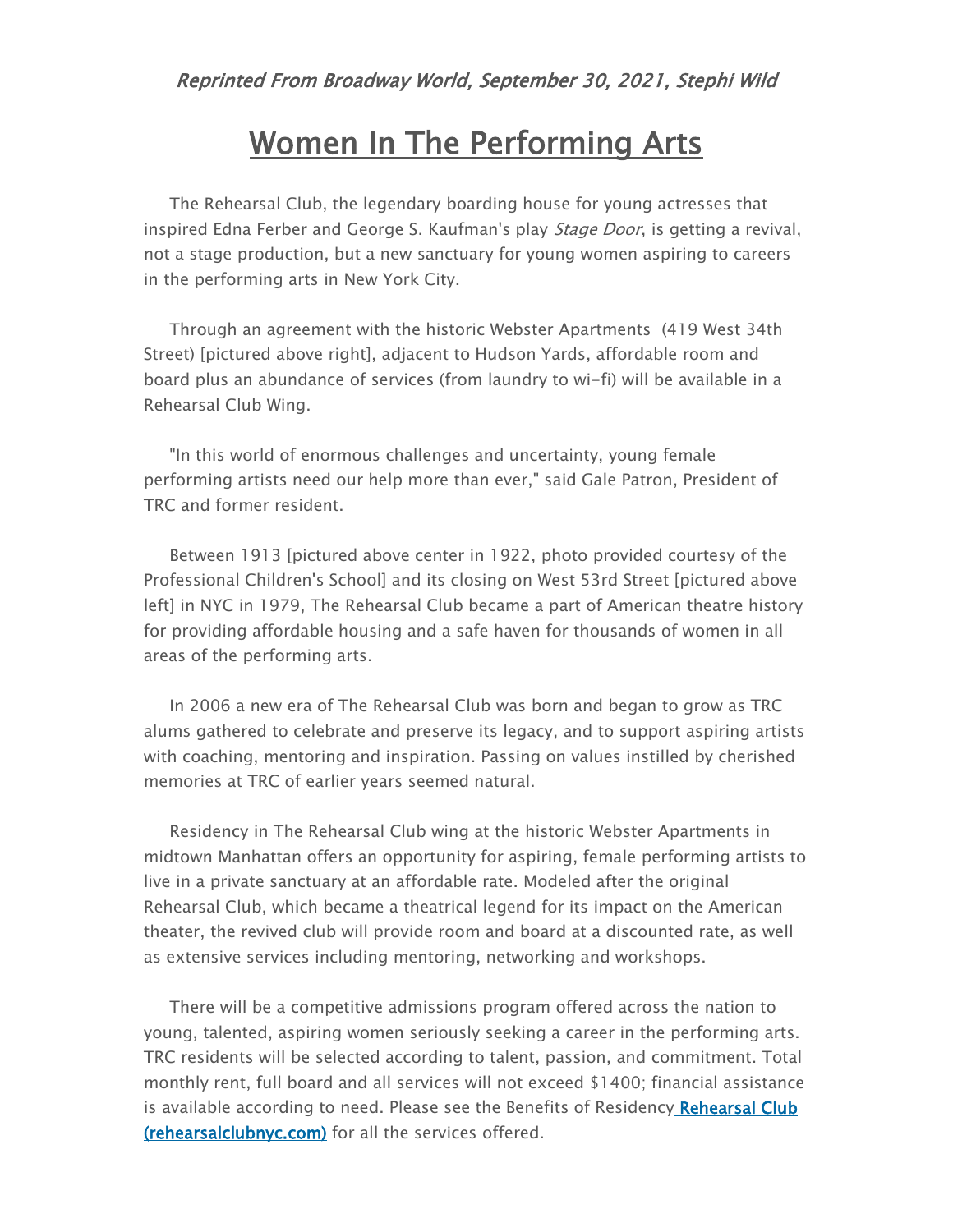## Other News



#### Bella Malinka Memorial October 5, 2021, 7 pm Metro Baptist Church

A memorial service for Bella Malinka, beloved ballet instructor at the High School of Performing Arts for 35 years, will be held on Tuesday, October 5, 2021, at 7:00 pm at Metro Baptist Church, 410 W. 40th St., New York. Seating at the church is limited, but the service will also be available via Zoom at the following link: [https://us02web.zoom.us/j/82192334689](http://em.networkforgood.com/ls/click?upn=VAGGw4zHikj3d-2F5242H3ZlyLLl0TwqiBSZfk5Vo-2BVCc5SytB8Yk-2BoUX-2F1m7TXTdFYzNv_mVgFLr7YN-2FKDVqGhILtkQY9fXF2OyRftV4uiTXV7NCFmx397hqVIaghoWdDojcNgBkJaEYH7jL7XGr3-2B1pUQa7z-2FJPWO36JAqHgg0xrSQzUixbllTb5Y3AjHOCE-2Ftc5jAWIGNT9zBq0KmHQALlc-2FsM6jMnQnZj3xS2ZEsKTj-2FLbNWAbzhokMFXb4psd8JjrsMyqskNk5z49XUAC8Ea-2BOn2FKm0Y2lKafm17O4unNNDal5hp7-2FMXr20Y625lJI5YmVblG7H1h03TubHHZqgMl9uS-2FhdL0Z11PVFCrXIf-2FTtO96mD5aV9N8qn9LJTYyw3k-2BTCdLMYzLgf3Expe27sxthMsg5GQuBJBWnoU9MhLKUs-3D)

Copy and paste the following passcode for entry: MytnRkcra2FaODRycnBVWnZ3R0c0Zz09

Anyone with stories or photos to be shared can email Denise Pence at [deboocks@aol.com](mailto:deboocks@aol.com) Denise will make sure letters are read and photos shared. Donations in Bella's name can be made to Ballet Tech by following this link: [https://tinyurl.com/BellaMalinka](http://em.networkforgood.com/ls/click?upn=VAGGw4zHikj3d-2F5242H3ZuE7agNKxNeyQXIxLVi6AWnP3qTDsGyUM3MONCsiz7GR0C7E_mVgFLr7YN-2FKDVqGhILtkQY9fXF2OyRftV4uiTXV7NCFmx397hqVIaghoWdDojcNgBkJaEYH7jL7XGr3-2B1pUQa7z-2FJPWO36JAqHgg0xrSQzUixbllTb5Y3AjHOCE-2Ftc5jAWIGNT9zBq0KmHQALlc-2FsM6jMnQnZj3xS2ZEsKTj-2FLbsNJ5Yms2aTVeEHzEBqA5sFl3bVVWLTj20P8SVhZnNhMLYSaw8ACo6wndof7aeZoXtyZrhhXhcvf2AXDI8iUpewQRB9TuIkCdYK7qv9het-2FJ3aDGAa9o0RdhogbdG3hbFt3pk14kCU0TpWX5OZvvtnvLH8TBFX-2BUUjHH0qiJ5hMFVylOyQt-2FJop15iAjtOQ30-3D) . Ballet Tech was formed by Bella's student, Elliott Field, and she served on their Board of Directors for many years.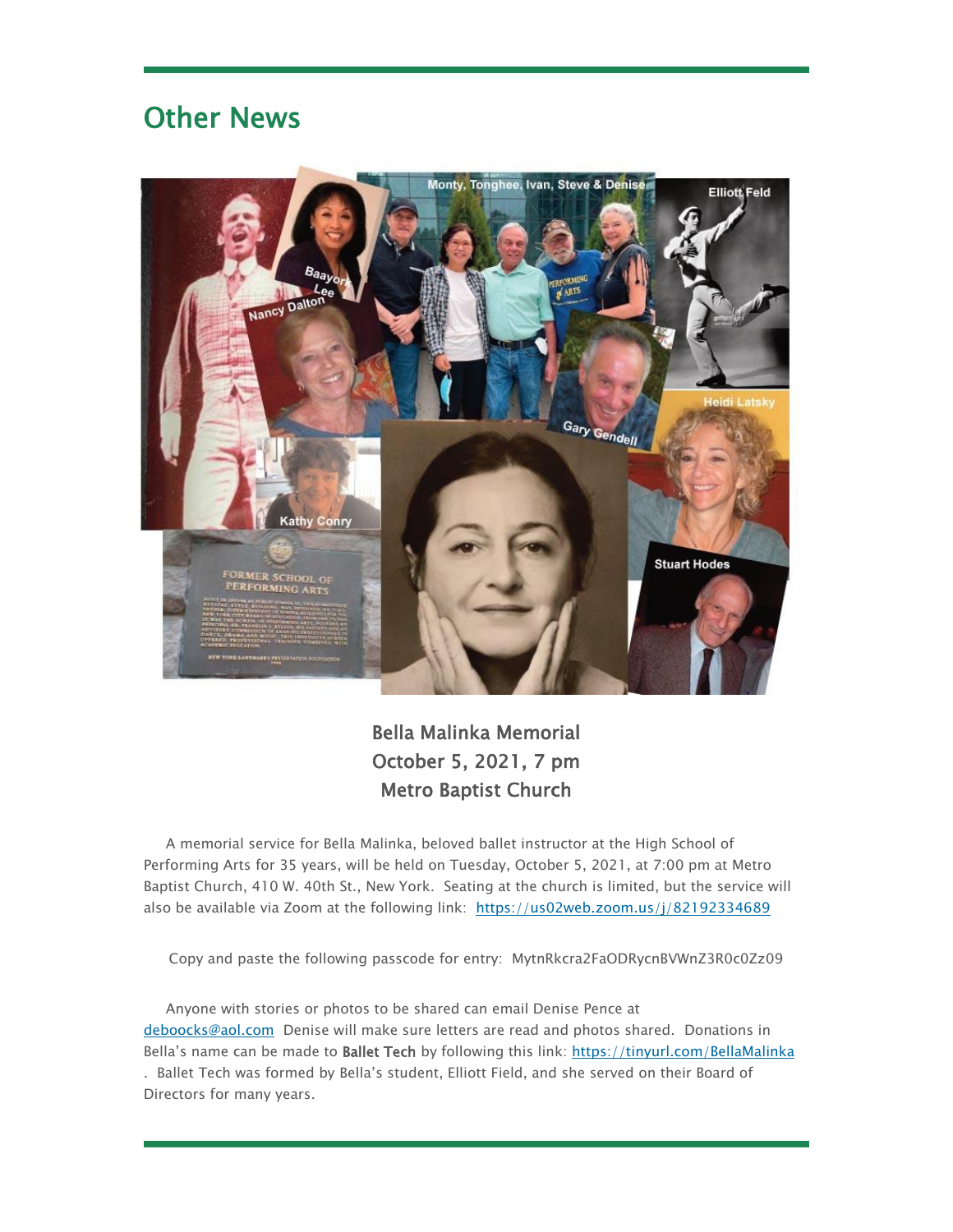## NEW! VINTAGE TRC

Notes and memorabilia each month. Your TRC publicity team will be contributing a legacy publicity piece or memorabilia item each month culled from our huge historical archives. Much of the information is provided by our excellent publicist, Charlie Siedenburg. If you would like to contribute to this effort, please contact Charlie at charlie siedenburg@yahoo.com

#### From Playbill, August 1972



### TRC Workshops

**New Tai Chi Fitness Series available to TRC Members Every Wednesday at 6:30 pm EST for 30 minutes.**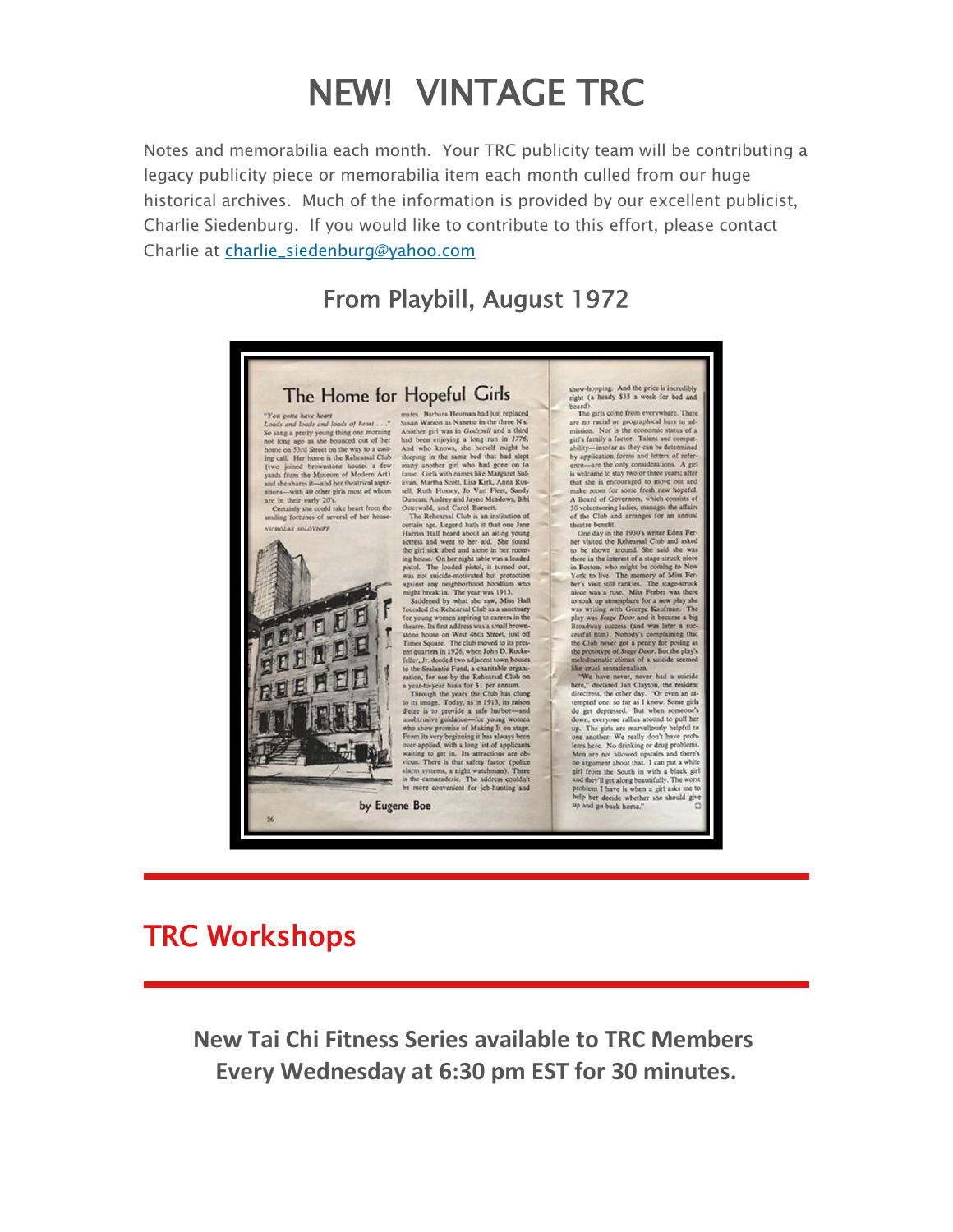





New TRC Tai Chi Workshop Series Continues every Wednesday Through October

Our very own Alum Dolores Gordon is a certified Tai Chi instructor in the first Tai Chi form: SHIBASHI. It consists of 18 movements and focuses on deep breathing and shifting of the weight, both very important components needed to advance to Tai Chi forms that incorporate more movements across the floor. Classes run for 8 weeks, insuring Tai Chi attendees can memorize the movements of the SHIBASHI.

#### All Members are welcome.



## Meditation & Mindfulness

Hosted by RC Alum: Michele Mason Thursdays  $2:00 - 3:00$  pm EDT

Highly recommended to reduce stress and help to bring you into a state of true Zen.

> Meeting ID: 898 7114 6889 Passcode: 922159

Thank you, Michele, for sharing your amazing gift with us every week! This Workshop is a special place to collect, reflect and commune.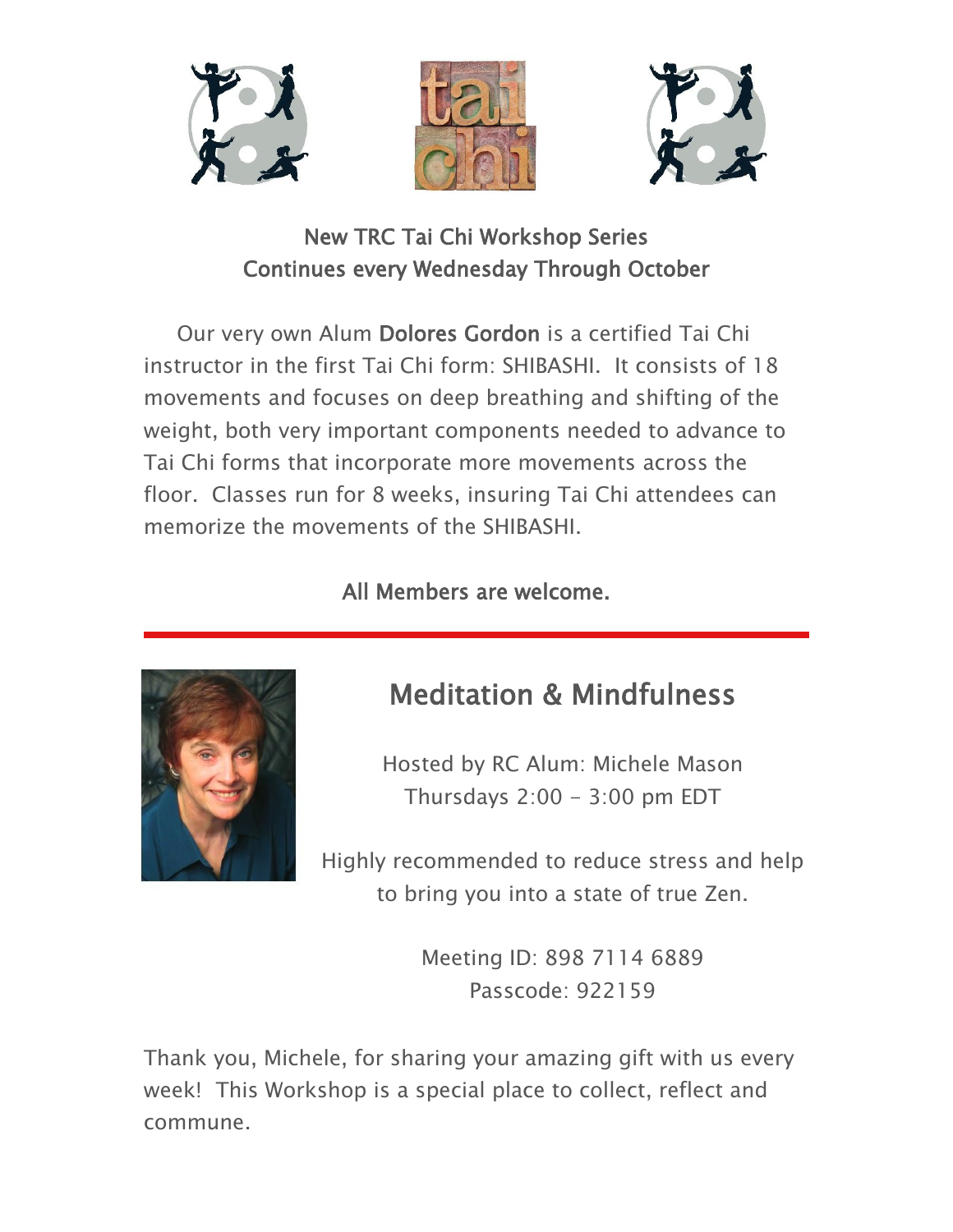## **From Our Affiliate Off The Lane**



## Explore! Engage! Enjoy!